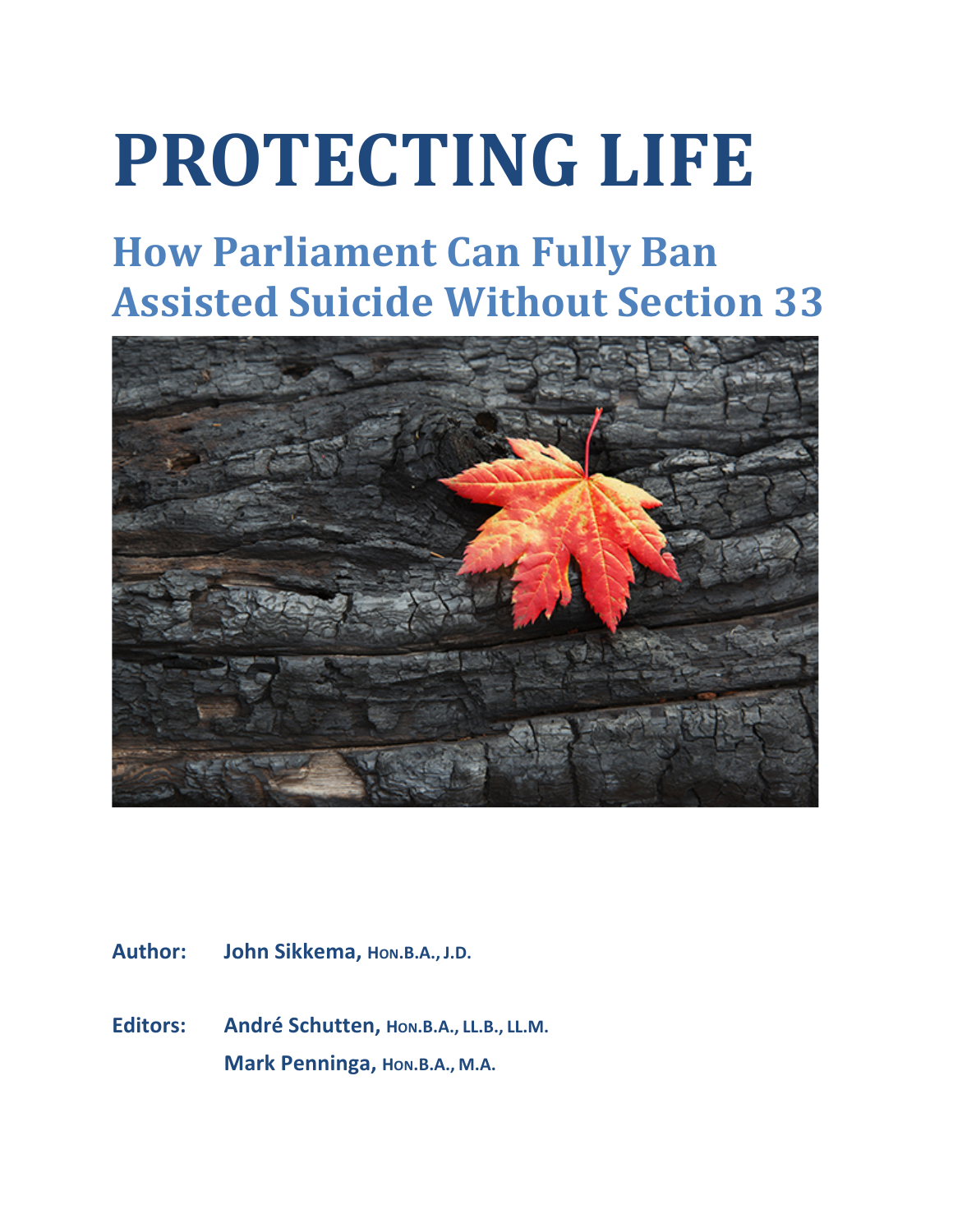

# **TABLE OF CONTENTS**

| 2. Re-enacting a complete prohibition on assisted suicide 4                |  |
|----------------------------------------------------------------------------|--|
| 3. A critical look how the Court interpreted the existing law's objective6 |  |
|                                                                            |  |
|                                                                            |  |
|                                                                            |  |
|                                                                            |  |
|                                                                            |  |
|                                                                            |  |
|                                                                            |  |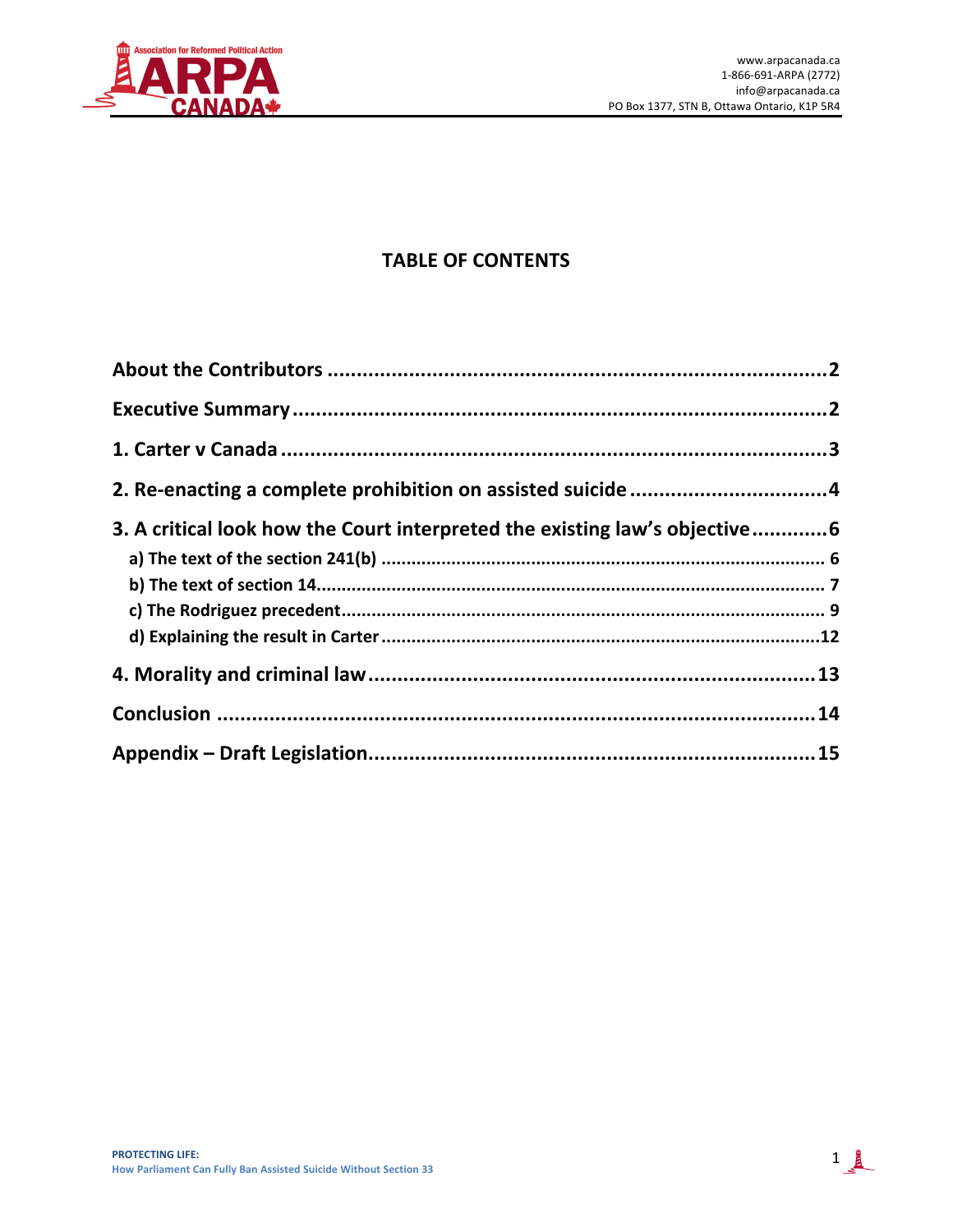

## **About the Contributors**

**John Sikkema** is a lawyer based in Toronto, Ontario. He completed an honours degree in political science at Brock University in 2011 and his law degree at Queen's University in 2014, and articled with Keel Cottrelle LLP in Toronto. He has experience in a variety of areas of law including administrative, human rights, employment, and constitutional law. Since his call to the bar in June, he has being working as a sole practitioner and has drafted substantive legal opinions on a number of constitutional issues.

André Schutten is general legal counsel with the Association for Reformed Political Action (ARPA) Canada. André completed his undergraduate degree in 2007, obtaining an Honours B.A. in Classics and Religion from McMaster University. He then moved to Ottawa to attend the Faculty of Law at the University of Ottawa where he completed his law degree in the Spring of 2010. He was called to the Ontario Bar on June 21, 2011. In January of 2012 André started part-time studies for a Masters degree in Constitutional Law through Osgoode Hall Law School, completing the degree in the summer of 2013. André has already represented ARPA Canada at the Supreme Court of Canada three times.

**Mark Penninga** is the executive director of ARPA Canada. Mark has a Master's degree in political science from the University of Lethbridge, a BA in philosophy from Trinity Western University, and a certificate in Leadership and Applied Public Affairs from the Laurentian Leadership Centre in Ottawa. Mark is the author of a critical analysis of the Supreme Court of Canada's last euthanasia decision. His book is called *Building on Sand: Human Dignity in Canadian Law and Society*. Mark has been published in the Toronto Star, National Post, Calgary Herald, Lethbridge Herald, Vancouver Sun and the Province.

## **Executive Summary**

This report analyzes the Supreme Court of Canada's latest decision on euthanasia in *Carter v Canada*. The Supreme Court struck down Canada's total ban on assisted suicide on the basis of a very narrow interpretation of the purpose of that prohibition. By framing the purpose or object of the law so narrowly, the Supreme Court was able to rule that the prohibition was overbroad and therefore violated section 7 of the *Charter*. The constitution of Canada allows Parliament to redraft the law in order to comply with the Charter. One way to do that is to legalize assisted suicide. Another way to do that, as explained in this paper, is to clarify for the court the true purpose and object of a total ban on assisted suicide, namely to completely prohibit a social act that is intrinsically legally and morally wrong as a violation of the longstanding legal principle of the inviolability of life. Such a law would not require the use of the notwithstanding clause and would be constitutional. Such a law is also the best option from a public policy perspective.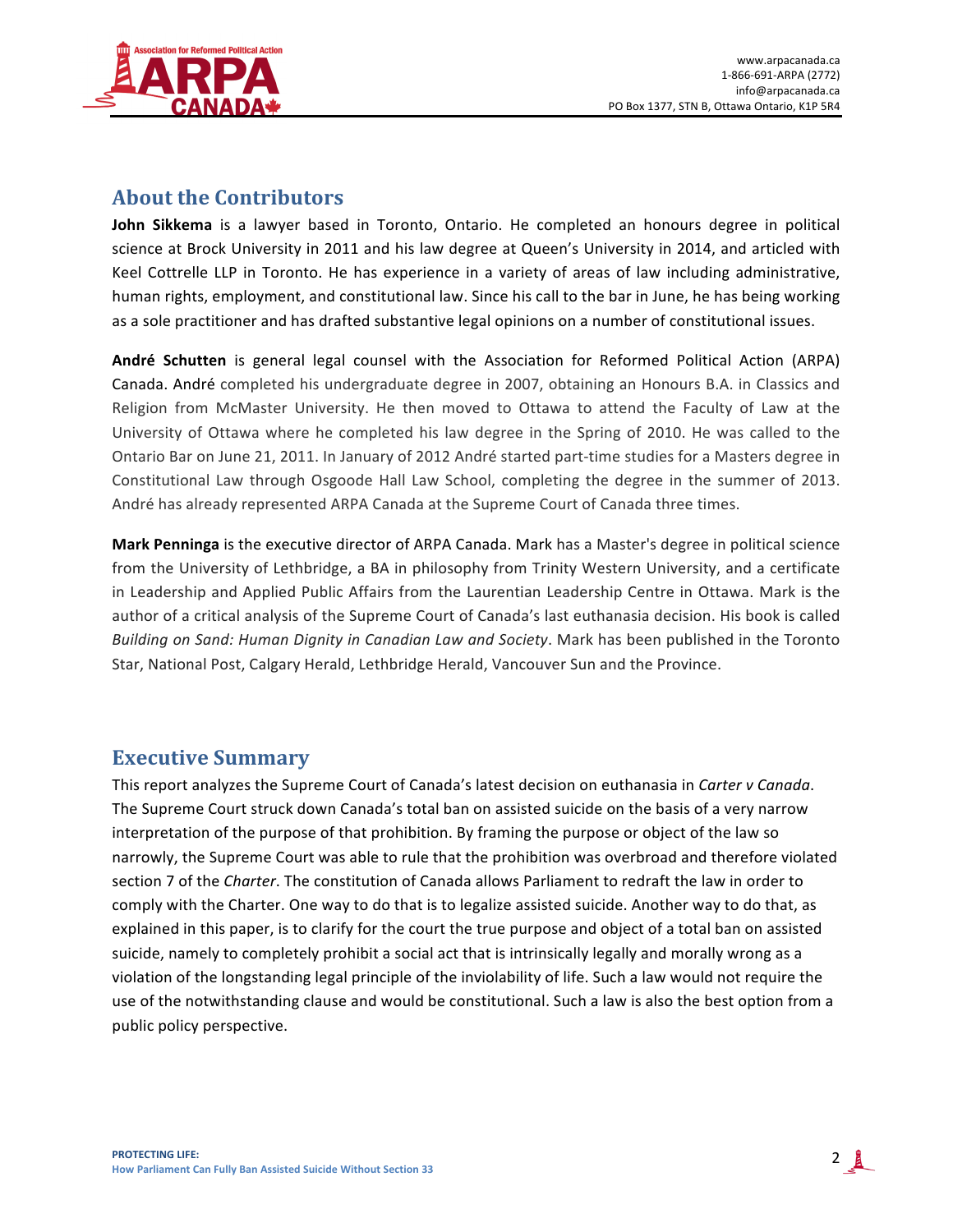

## **1. Carter v Canada**

In *Carter v Canada (Attorney General)*<sup>1</sup>, the Supreme Court of Canada (SCC) ruled that the existing blanket prohibition on assisted suicide in the *Criminal Code* violated the *Charter of Rights and Freedoms.* 

Section 241(b) of the *Criminal Code* prohibits aiding or abetting a person to commit suicide. Section 14 of the *Criminal Code* states that no person is entitled to consent to have death inflicted on him and that the consent of a person upon whom death is inflicted is no defense for the person who inflicted death upon him. Put another way, the person who inflicts death upon another individual is not innocent of criminal wrong-doing simply because that person consented. The SCC declared that these two sections of the *Code* are void "to the extent that they prohibit physician-assisted death for a competent adult person who clearly consents to the termination of life and who has a grievous and irremediable medical condition that causes enduring suffering that is intolerable to the individual in the circumstances of his or her condition."<sup>2</sup>

The case was decided based on the SCC's application of section 7 of the *Charter*, which states: "Everyone has the right to life, liberty and security of the person and the right not to be deprived thereof except in accordance with the principles of fundamental justice." Section 7 is "engaged" when a person's life, liberty or security of the person—the "interests" protected by section 7—is adversely affected by the state in a manner that is not trivial or insignificant. Section 7 is *violated* where it is engaged and where the law or state action violates a principle of fundamental justice.<sup>3</sup>

In *Carter*, the life interest was engaged because the prohibition on assisted suicide could "force" some people to take their own lives "prematurely" for fear that they would be incapable of doing so later, when their suffering became intolerable.<sup>4</sup> The liberty and security interests were engaged because the law interfered with "fundamental personal choices" and "control over one's bodily integrity".<sup>5</sup>

A law may interfere with the right to life, liberty, or security of the person only if it does so "in accordance with the principles of fundamental justice." One principle of fundamental justice developed by the SCC is that a law may not be overbroad, meaning it cannot interfere with the right to life, liberty, or security in ways not rationally connected to achieving the objective of the law.<sup>6</sup> The validity of the law under section 7 review depends on the relationship between means and objective. Therefore, as the Court said, the first step is "to identify the object of the prohibition on assisted dying."

<sup>&</sup>lt;sup>1</sup> 2015 SCC 5 [*Carter*].<br><sup>2</sup> Ibid, at para 127.<br><sup>3</sup> Guy Regimbald and Dwight Newman, *The Law of the Canadian Constitution*, 1<sup>st</sup> edition (Markham: LexisNexis, 2013), at 618.<br><sup>5</sup> Ibid, at para 64.<br><sup>5</sup> Ibid, at para 64.

security of the person in a manner that is not rationally connected to the objective of the law. A law is overbroad where its application is connected to achieving the objective in some circumstances, but not in all circumstances to which the law applies. As the SCC says in *Carter, supra* note 1, at para 85, "The overbreadth inquiry asks whether a law that takes away rights in a way that generally supports the object of the law, goes too far by denying the rights of some individuals in a way that bears no relation to the object [...]".

<sup>&</sup>lt;sup>'</sup> Carter, supra note 1, at para 73. "Object" and "objective" are used interchangeably.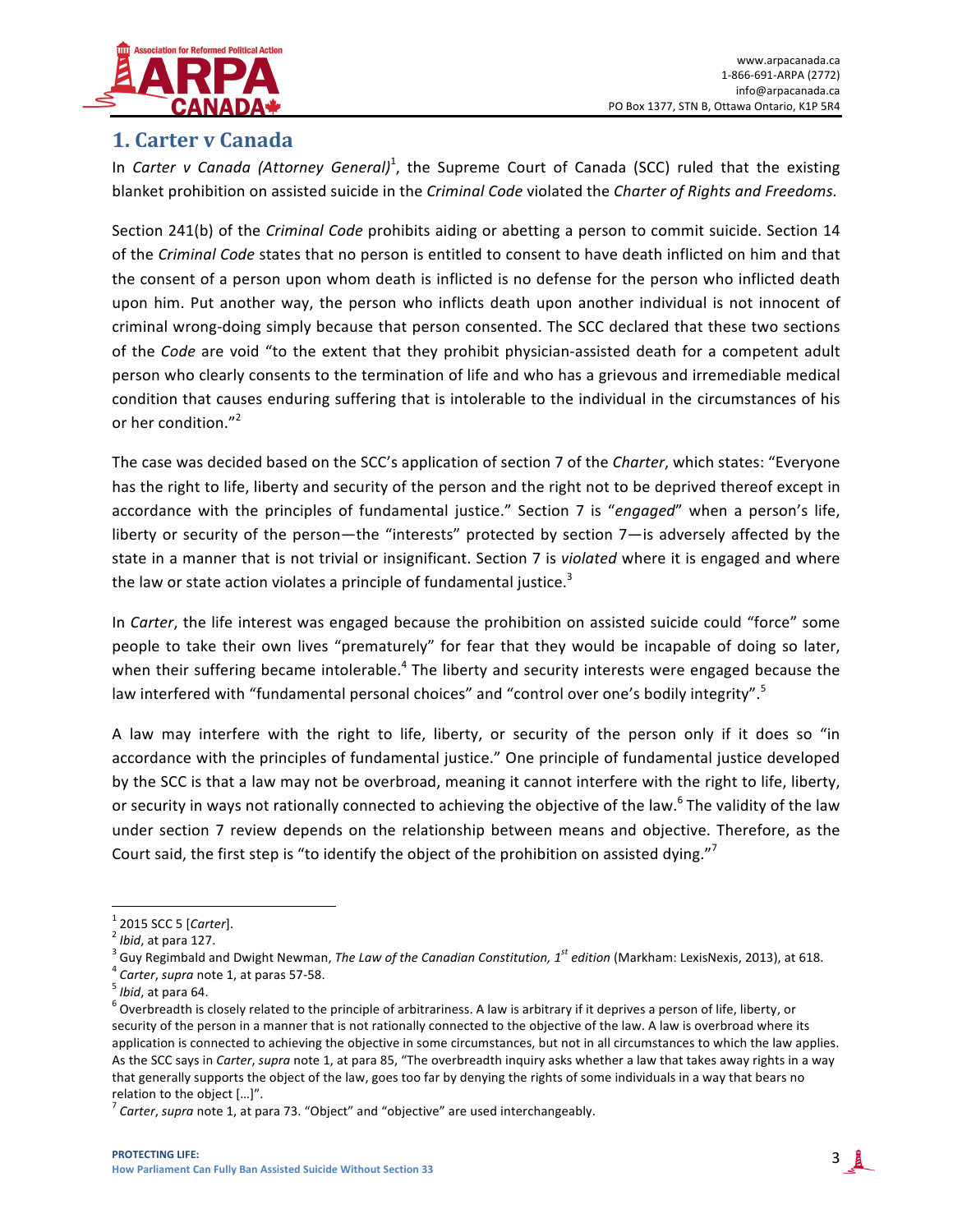

The SCC characterized the objective of the criminal prohibition on assisted suicide very narrowly. It ruled that the objective was merely to protect vulnerable persons from being induced to commit suicide at a moment of weakness.<sup>8</sup> The objective was not, in the Court's view, to protect life broadly speaking, or even to prevent suicide.<sup>9</sup> This distinction effectively determined the outcome of the case.

Since not every person who wishes to commit suicide is vulnerable, the Court reasoned, it follows that the limitation on individual rights is, at least in some cases, not connected to the law's objective of protecting vulnerable persons. Consequently, the absolute prohibition was found to deprive some persons of their section 7 rights in a manner that did not accord with the principles of fundamental justice.<sup>10</sup> The prohibition was "overbroad" and therefore violated section 7.

The SCC found further that the violation of section 7 was not justified under section 1 of the *Charter*.<sup>11</sup> The law did not minimally impair the claimants' section 7 rights because a complete prohibition was found to be broader than necessary to achieve the government's objective of protecting the vulnerable. A complete prohibition was unnecessary, they reasoned, because the government could depend on physicians to determine whether or not someone seeking assisted suicide was actually vulnerable or subject to undue pressure to end his or her life.<sup>12</sup>

#### **2. Re-enacting a complete prohibition on assisted suicide**

Parliament can enact a complete prohibition on assisted suicide, without relying on the notwithstanding clause<sup>13</sup>, by explicitly stating in a new law a purpose that is broader than merely protecting vulnerable persons. The objective of the existing law was a matter of debate and the Court's conclusion about its objective in *Carter* was not the only possible interpretation or even the most reasonable (see Part 3). Note, however, that the SCC acknowledges that it is *Parliament's* objective, embodied in the text of the legislation enacted by it, that is in question in the section 7 analysis.<sup>14</sup> Parliament can decide why to prohibit assisted suicide and communicate its objective to the courts through the text of the law.

Why prohibit assisted suicide? We agree in principle with the following points made by the Attorney General of Canada:

Further, the prohibition on assisted suicide and euthanasia is based not on a failure to take into account the needs and circumstances of individuals with serious disabilities, but on the recognition that assisted suicide and euthanasia are inherently social acts and are, in this respect, fundamentally different than the act of suicide. Although it may be motivated by compassion, physician-assisted death involves intentional

<sup>&</sup>lt;sup>8</sup> *Ibid*, at para 78.<br><sup>9</sup> *Ibid.*<br><sup>10</sup> *Ibid*, at para 86. 11 This is not surprising. In the history of the Charter, a law that failed a section 7 analysis has *never* survived a section 1 justification analysis in a case before the Supreme Court of Canada. Section 1 of the Charter allows rights and freedoms in the Charter to be limited where to do so is "demonstrably justified in a free and democratic society."<br><sup>12</sup> Carter, supra note 1, at paras 27, 15-106, 121.<br><sup>13</sup> Section 33 of the Charter of Rights and Freedoms.<br><sup>14</sup> As the SCC

Parliament's objective of protecting the vulnerable, the objective the Court interprets as being embodied in s. 241(b).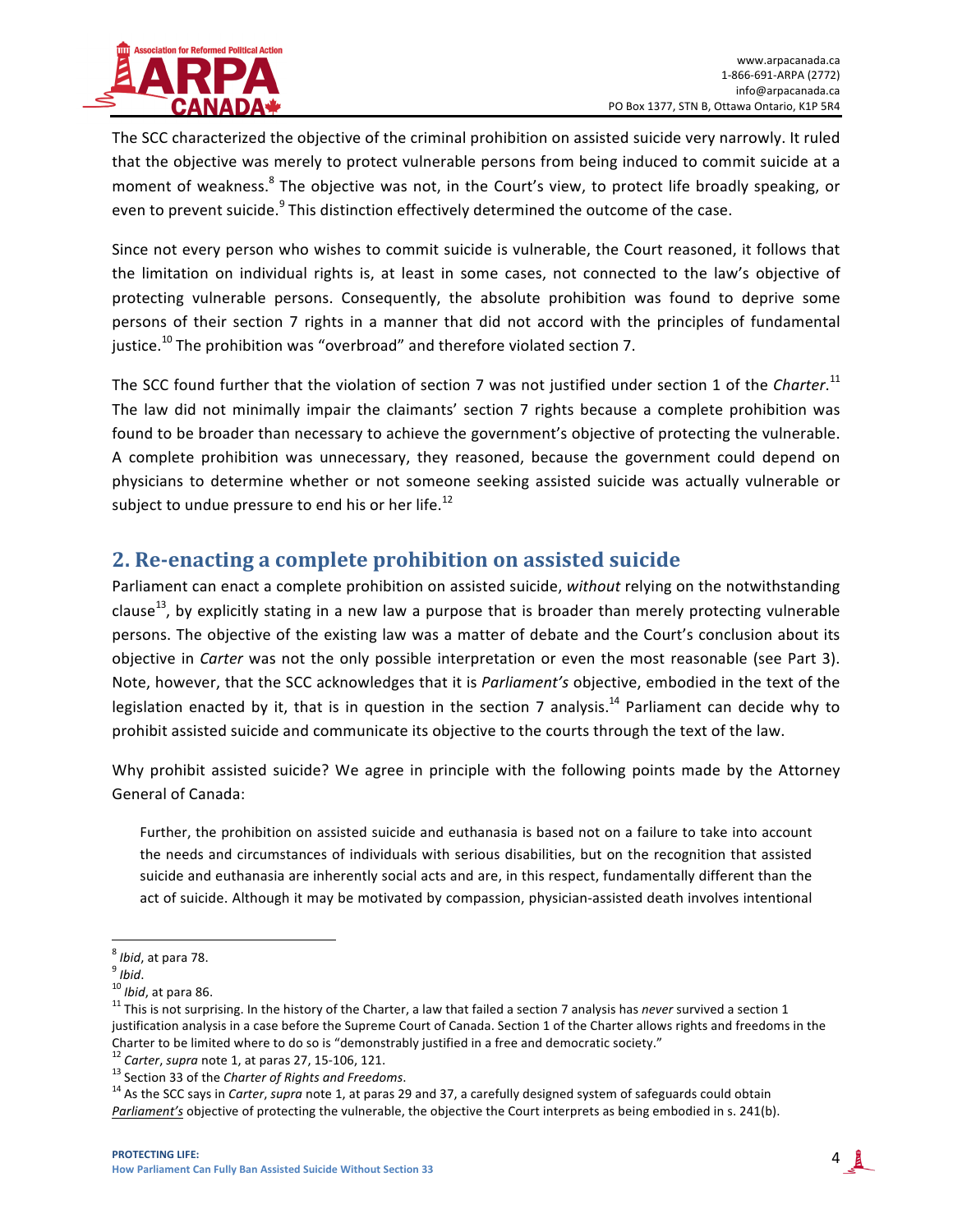

acts of a third party to bring about the death of another and necessarily involves an affirmation of the subject's conclusion that his or her life is not worth living. It leads to the normalization of assisted suicide and euthanasia and denormalization of physical dependence. The re-enforcement of the societal message that death is preferable to physical dependence must be taken into account in assessing whether the protection provided by the impugned provisions creates a discriminatory distinction.<sup>15</sup>

#### And:

Furthermore, it is the very regulatory scheme proposed by the trial judge that, by defining which kinds of lives may be taken, sends the message which is antithetical to Parliament's objective of confirming the value of every life. Allowing for defined exceptions to the prohibitions results in some people who say that they want to die receiving suicide intervention, while others receive suicide assistance. Those who fall into the latter category will be defined by their health or disability status, sending the message that such lives are less worthy of protection.<sup>16</sup>

The SCC formulated the existing prohibition's objective in a way that favoured the plaintiffs. In doing so, of course, the SCC effectively determined the outcome of the case. But the Court's interpretation of section 241(b) does not shackle Parliament. It is the interpretation of an ordinary statute that is in *question here*, not the Court's interpretation of the *Charter*. The Court simply plugged its preferred interpretation of the assisted suicide prohibition into the framework it has developed over the years for applying section 7 of the *Charter*.

Altering the framework by which judges interpret and apply section 7 of the *Charter* would require a constitutional amendment, but all Parliament needs to do in response to the *Carter* ruling is amend a normal federal statute, the *Criminal Code*. Courts must interpret and apply statutes to the facts of individual cases. Legislatures cannot tell courts how to apply a statute in a given case, but legislatures can and do give courts direction on how to interpret a statute in the statute itself. The SCC's interpretation of the objective of s. 214(b) is binding only with respect to that provision, not with respect to future amendments, enactments, or even re-enactments of the same prohibition for a different or broader purpose.

**We therefore propose** that Parliament pass a bill amending the *Criminal Code* to include a complete ban on all forms of assisted suicide and euthanasia with a purpose clause stating that the purpose of the law is to protect every human life, to maintain respect for the sanctity and inviolability of life, to affirm the equal worth of every life, and to prohibit as a public wrong the participation of any person in the deliberate, active participation in another person's suicide with or without the latter person's consent.<sup>17</sup>

<sup>&</sup>lt;sup>15</sup> *Ibid* (Factum of the Respondent at para 134).<br><sup>16</sup> *Ibid* (Factum of the Respondent at at para 156).<br><sup>17</sup> Most important of these is the latter. Active, deliberate participation in another person's suicide is, to bo Justice Sopinka in *Rodriguez v British Columbia (Attorney General)*, [1993] 3 SCR 519, at 601, "intrinsically morally and legally wrong" [*Rodriguez*]. Justice Sopinka's phrase, "intrinsically morally and legally wrong" captures the longstanding legal principle of the *inviolability* of life—that the *intentional* taking of human life is exceptionlessly wrong, no matter whose life it is, no matter what the circumstances. Inviolability is not the same as vitalism, the latter being the belief that society must take every possible step to prolong life. For further explanation of inviolability, see *Carter*, *supra* note 1, (Factum of the Intervenor, Christian Legal Fellowship, at paras 3-9).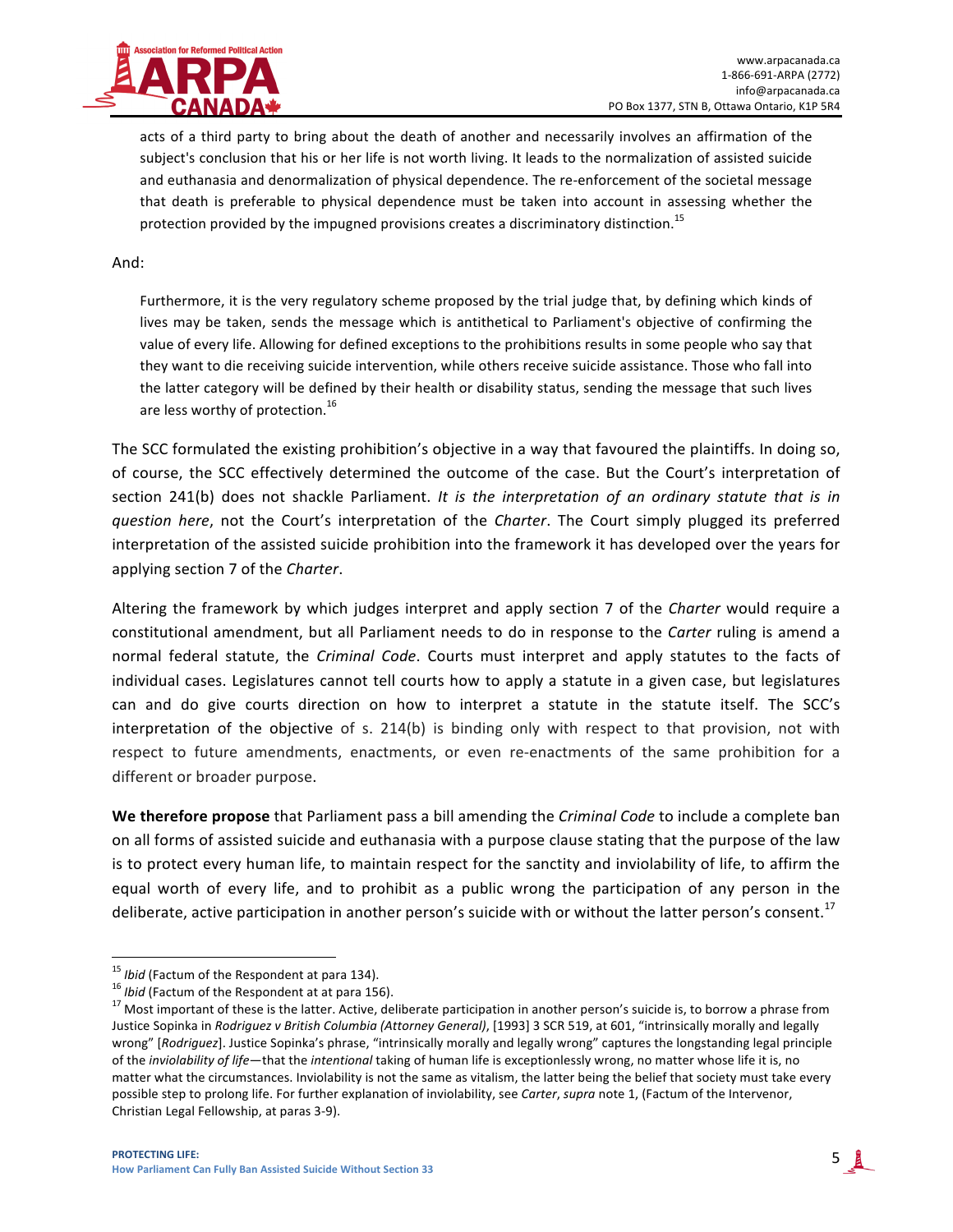

# **3. A critical look how the Court interpreted the existing law's objective**

Whether the SCC got the objective of the existing prohibition in the *Criminal Code* right or wrong, Parliament has the power enact a new prohibition on assisted suicide that states a broader objective.

Nevertheless, it is worth examining how the SCC arrived at its narrow formulation of the law's objective. In our view, the SCC gives little weight to the text of the law itself and creates uncertainty not only by overturning the result in *Rodriguez* (1993), but by not following its own rule from *Bedford* (2013) for deciphering a law's objective. This calls for correction.

#### *a*) The text of the section 241(b)

The SCC's interpretation ignores (or at least treats too lightly) the absolute nature of the prohibition in section 241(b) of the *Criminal Code*.

On the basis of the text of section 241(b) alone it is reasonable to conclude that the objective of the law is broader than merely protecting "vulnerable persons from being induced to commit suicide in a moment of weakness."<sup>18</sup> Section 241(a), which was not struck down in *Carter*, prohibits counselling a person to commit suicide. Counselling a vulnerable person to commit suicide might *induce* them to do so. In this sense, "to protect a vulnerable person from committing suicide in a time of weakness" more accurately describes the objective of section  $241(a)$  than section  $241(b)$ .

Section 241(b) goes further than inducement. It targets *any* direct or indirect *participation* in the suicide of another person. The person who aids in the commission of another's suicide may not have induced the latter person's decision to commit suicide, but section 241(b) would still apply. For example, a person who has decided to end his life might approach a friend who owns a gun, asking to borrow his friend's gun in order to kill himself. His friend would be aiding in his suicide, in violation of s. 241(b), if he handed over his gun with knowledge of its intended use, just as he would be guilty of aiding armed robbery if he gave his gun to a friend who asked to borrow it to rob a bank. Aiding or abetting is broader than inducing.

The SCC's *Carter* judgement violates the Court's own stated rule for determining the objective of a legislative provision. In *Carter*, the Court cites *Bedford*<sup>19</sup>—its 2013 decision invalidating the prostitutionrelated provisions of the *Criminal Code*—as precedent for determining the objective of a law. The provisions in question in *Bedford* prohibited living on the avails (profits or benefits) of prostitution, operating a bawdy house, and communicating in public for the purposes of prostitution.<sup>20</sup> The Crown in *Bedford* argued that the objective of those laws was to suppress prostitution generally, even though prostitution itself was not illegal. The SCC rejected this broad characterization of the law's purpose, saying of the bawdy-house provision, for example, "On its face, the provision is only directed at in-call prostitution, and so cannot be said to aim at deterring prostitution generally."<sup>21</sup>

<sup>&</sup>lt;sup>18</sup> *Carter, supra* note 1, at para 86.<br><sup>19</sup> 2013 SCC 72, [2013] 3 SCR 1101 [*Bedford*].<br><sup>20</sup> *Criminal Code,* ss. 210, 212(1)(j), and s. 213(1)(c).<br><sup>21</sup> *Bedford, supra* note 19, at para 132.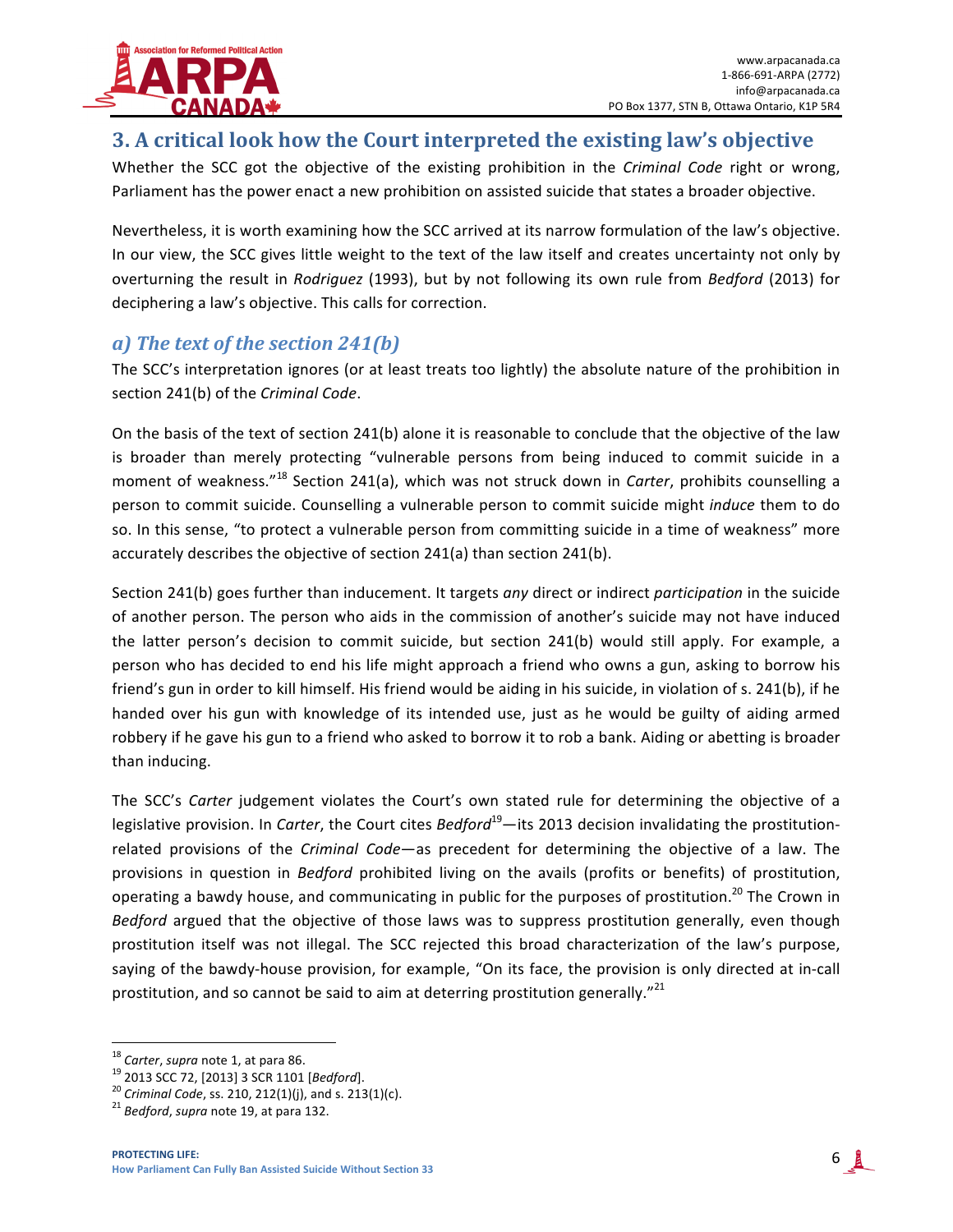

*Bedford* is cited in *Carter* as the basis for the rule that "the object of the prohibition should be confined to measures directly targeted by the law." If there was a legal principle at work in *Bedford*, the Court strays from it strikingly in *Carter*. On its face, the blanket prohibition against aiding or abetting suicide applies regardless of circumstances or persons involved. On its face, the prohibition is not concerned with the autonomy, capacity, or vulnerability of the one wishing to kill himself, but with the public wrong of actively helping him carry out that wish. As explained above, the actions or measures directly targeted by section 241(b) of the *Code* include any willful participation in the suicide of another person. The text of section 241(b) would indeed suggest an objective broader than the prostitution-related provisions at issue in *Bedford*, because the prohibition at issue in *Carter* was, unlike the prohibitions in question in *Bedford*, a blanket prohibition.

The SCC's formulation of the law's objective also ignores the inherently social nature of assisted suicide. In its written arguments to the SCC in *Carter*, the Attorney General of Canada argued that the absolute prohibition "is based not on a failure to take into account the needs and circumstances of individuals with serious disabilities, but on the recognition that *assisted suicide and euthanasia are inherently social* acts and are, in this respect, fundamentally different than the act of suicide."<sup>22</sup>

The Court, however, declared in response that the law "is not directed at preserving life, or even at preventing suicide [because] attempted suicide is no longer a crime"<sup>23</sup>—thus disregarding that assisted suicide is a social act, that attempted suicide was decriminalized to help prevent suicide, and that the conduct targeted by the law is any aiding or abetting of suicide.

#### *b)* The text of section 14

Section 14 of the *Criminal Code* states: "No person is entitled to consent to have death inflicted on him, and such consent does not affect the criminal responsibility of any person by whom death may be inflicted on the person by whom consent is given."

In *Carter*, the SCC invalidated both section 14 and section 241(b), both of which in effect prohibit assisted suicide.<sup>24</sup> However, when it came to determining the law's objective, the Court only gives attention to section 241(b). The Court interpreted the objective of section 241(b) as protecting vulnerable people from being induced to commit suicide in a moment of weakness, but the Court offers no interpretation of the objective of section 14. This raises the question: on what basis did the Court also invalidate section 14? It appears that the Court simply foregoes an independent analysis of section 14, opting instead to invalidate it and section 241(b) *only insofar as* those provisions prevent capable adults who experience grievous and irremediable suffering from receiving "aid in dying".<sup>25</sup> The Court

<sup>&</sup>lt;sup>22</sup> Carter, supra note 1 (Factum of the Respondent at para 134).<br><sup>23</sup> Ibid, at para 78.<br><sup>24</sup> Ibid, at para 20: "In our view, two of these provisions are at the core of the constitutional challenge: s. 241(b), which says that everyone who aids or abets a person in committing suicide commits an indictable offence, and s. 14, which says that no person may consent to death being inflicted on them. It is these two provisions that prohibit the provision of assistance in dying."

<sup>&</sup>lt;sup>25</sup> *Ibid*, at para 127. The Court's declares that both section 14 and 241(b) are "void insofar as they prohibit physician-assisted death for a competent adult person who (1) clearly consents to the termination of life; and (2) has a grievous and irremediable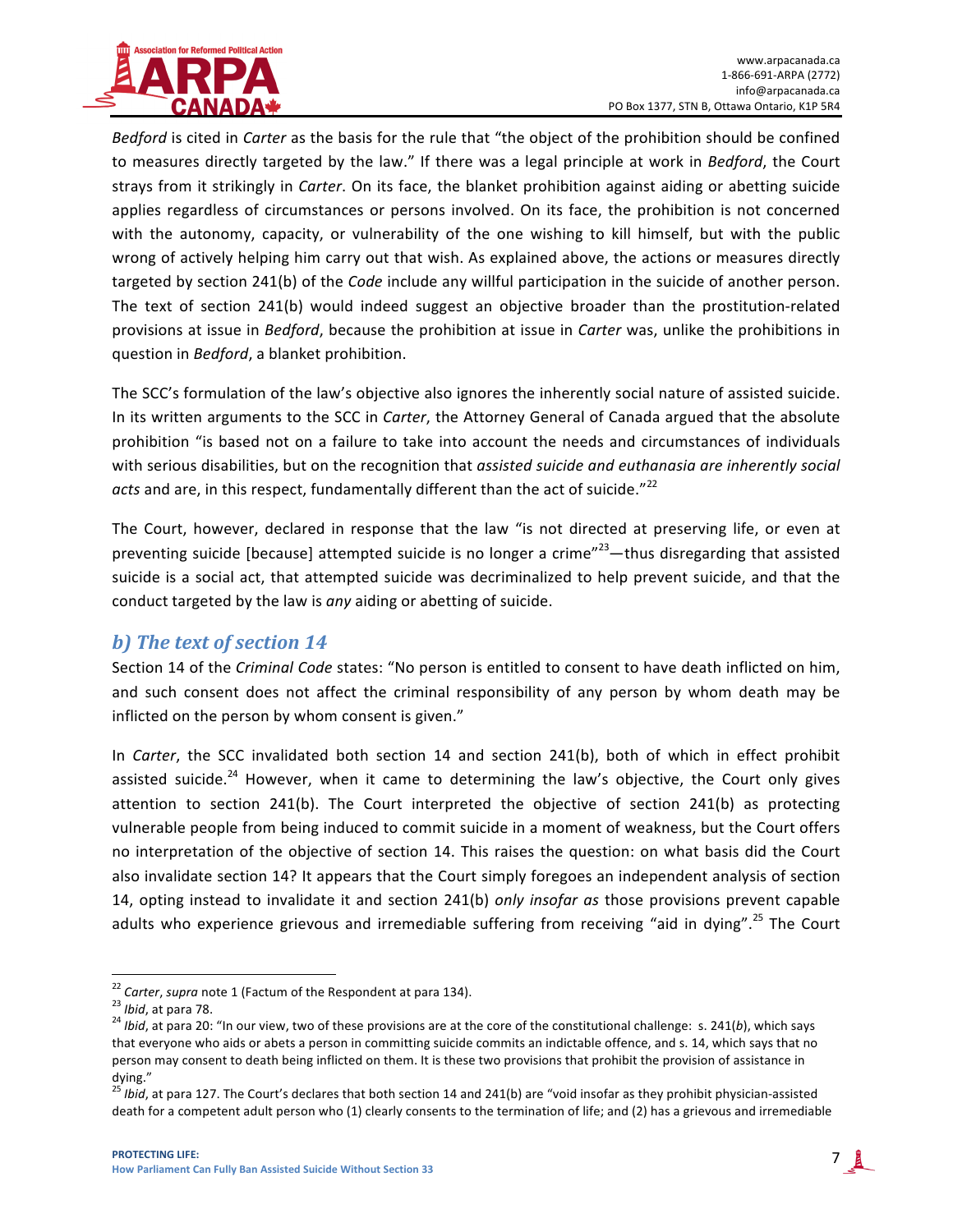

appears to invalidate section 14 simply because that is necessary in order to give effect to its invalidation of section 241(b).

What is the purpose of section 14? In any case involving the death of the victim of the offence, section 14 makes it unnecessary for the Crown to prove that the deceased did *not* consent to being killed. Proving beyond a reasonable doubt that a deceased person did not consent to his or her own death would be next to impossible in most situations.<sup>26</sup> This can be contrasted with the law of assault for example, in which the Crown must prove lack of consent and the victim of the alleged assault is normally a primary witness. Legalizing assisted suicide raises serious concerns when it comes to consent, an issue the Court resolves by concluding that adequate safeguards can ensure that only those who clearly consent receive "aid in dying". The challenge of ensuring consent would require a carefully designed and scrupulously monitored system, and even then there are no guarantees of eliminating abuse entirely.<sup>27</sup>

The difficulty of proving absence of consent, however, is not the only or even the primary concern of section 14 or section 241(b). Justice Sopinka, writing for the majority of the Supreme Court in *Rodriguez*, (the 1993 assisted suicide decision) uses section 14 to illustrate the point that the scope of individual self-determination in our society is never absolute.<sup>28</sup> Individual autonomy is balanced with and limited by other principles, such as the sanctity of life. It strains credibility to suggest that consent was never a defence to homicide or assisted suicide only because we had not yet found a way of reliably determining the presence or absence of consent.

Returning to the example of assault, physical contact with another person is generally not assault where there is consent, but this rule has limits that are not based on evidentiary concerns. The common law recognizes that a person cannot consent to the infliction of serious bodily harm. As Justice Gonthier, writing for the majority of Supreme Court in *R* v Jobidon<sup>29</sup>, explained, this rule acts as a deterrent against consensual fighting and, by discouraging fighting in general, also helps to protect those who do not consent to a fight from physical aggression.<sup>30</sup> But Gonthier J. recognized another reason to vitiate consent to serious bodily harm: "Wholly apart from deterrence, it is most unseemly from a moral point of view that the law would countenance [...] the sort of interaction displayed by the facts of this appeal. The sanctity of the human body should militate against the validity of consent to bodily harm inflicted in a fight."<sup>31</sup> The law can and does limit autonomy for moral reasons, while simultaneously promoting

<sup>&</sup>lt;u> 1989 - Johann Stoff, amerikansk politiker (d. 1989)</u> medical condition (including an illness, disease or disability) that causes enduring suffering that is intolerable to the individual in

the circumstances of his or her condition."<br><sup>26</sup> The accused may be the only witness to have any knowledge of what occurred and has a right against self-incrimination. The Crown would be left with no way to prove that the deceased did not consent.

<sup>&</sup>lt;sup>27</sup> The SCC in *Carter, supra* note 1, at para 105, cites approvingly the following sentence from the trial judge: "My review of the evidence in this section, and in the preceding section on the experience in permissive jurisdictions, leads me to conclude that the risks inherent in permitting physician-assisted death can be identified and very substantially *minimized* through a carefullydesigned system imposing stringent limits that are scrupulously monitored and enforced" (emphasis added).

<sup>&</sup>lt;sup>28</sup> *Rodriguez, supra* note 17, at 560; this was the only time section 14 is mentioned in the judgement. The plaintiffs in *Rodriguez* did not challenged section 14—see also the trial decision, *Rodriguez v British Columbia (Attorney General)*, [1992] BCJ No 2739 (BC Supreme Court).

<sup>&</sup>lt;sup>29</sup> [1991] SCJ No 65 (QL) [*Jobidon*].<br><sup>30</sup> *Ibid*, at para 114.<br><sup>31</sup> *Ibid*, at para 115.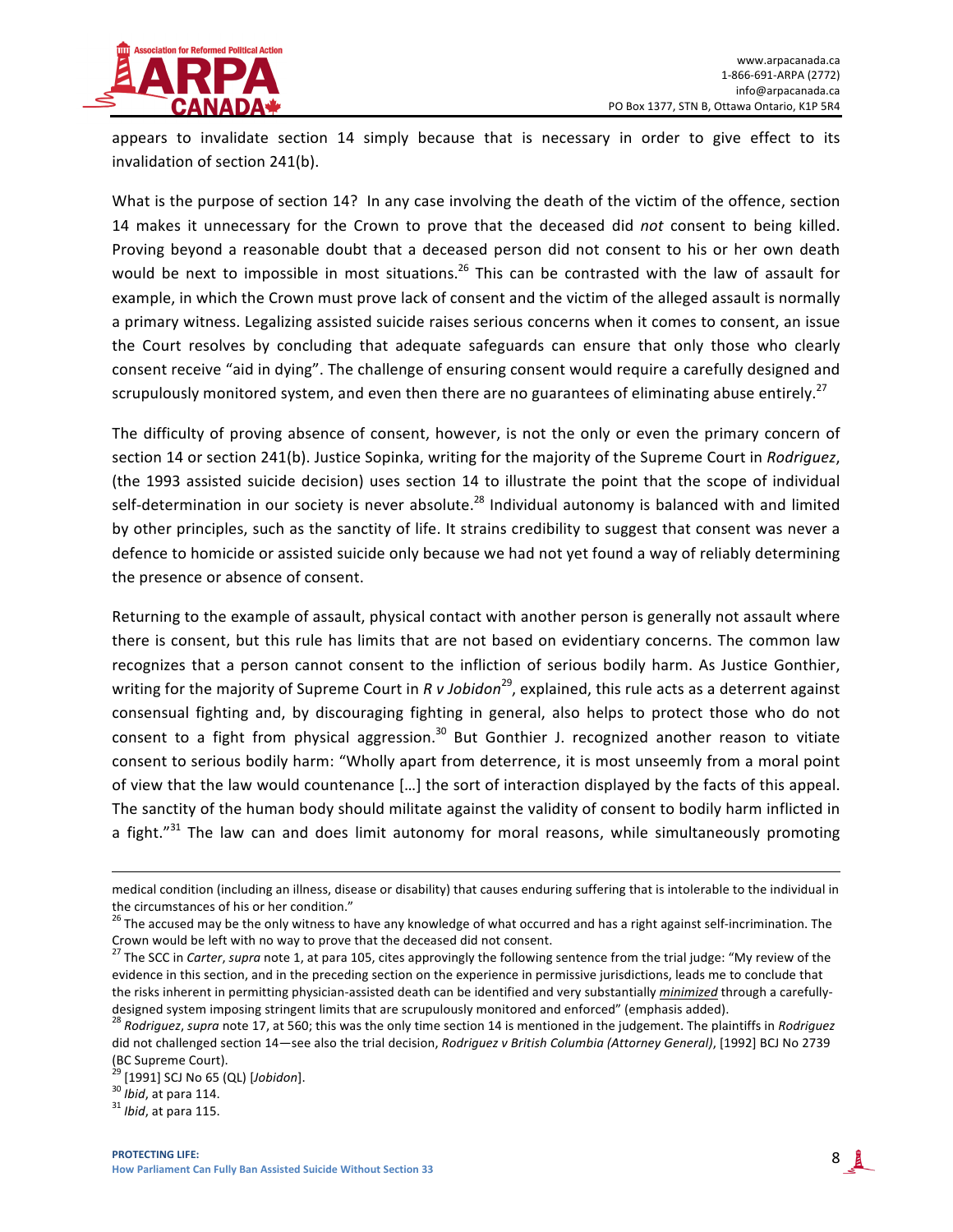

various policy objectives. The "moral point of view" appears to be the primary basis for vitiating consent in the context of assault causing serious bodily harm in *Jobidon*. Yet by deterring aggression in general, it has the beneficial effect of protecting the autonomy and bodily integrity of those who would not consent to a fight. In Part 4, we discuss further the legitimacy of moral objectives in criminal law.

The dissent in *Jobidon* insisted that lack of consent was a component of the offence, stressing that the *Criminal Code* provisions on assault state explicitly that it is the use of force against another person "without consent". Therefore, in the dissent's view, the majority was wrong to continue to apply the longstanding common law rule that one cannot consent to serious bodily harm. The majority, however, concluded that Parliament did not intend to eradicate the common law rule by codifying the law of assault in the *Criminal Code*. The law of assault was about more than protecting personal autonomy. By contrast, in *Carter*, although section 241(b) says nothing about consent,<sup>32</sup> the SCC decided that provision is about protecting the autonomy of vulnerable persons and nothing more.

Justice Sopinka in *Rodriguez* recognized that s. 241(b) of the *Criminal Code*, like s. 14, is grounded in the state's interest in protecting life and not allowing human life to be depreciated by allowing life to be taken. 33

#### *c) The Rodriguez precedent*

In *Rodriguez*, Justice Sopinka, writing the majority of the SCC, accepted that the law was designed to protect vulnerable persons from being induced to commit suicide *and* to support the broader objective of preserving life, maintaining respect for life, and prohibiting an intrinsically wrong act.

Overbreadth, the crucial principle on which the outcome of *Carter* turned, was not yet established as a principle of fundamental justice when *Rodriguez* was decided. Nevertheless, competing characterizations of section 241(b)'s purpose or objective were an important part of *Rodriguez*.<sup>34</sup>

In her dissenting opinion in *Rodriguez*, Justice McLachlin (who later became Chief Justice McLachlin) posed this question: "What is the difference between suicide and assisted suicide that justifies making the one lawful and the other a crime, that justifies allowing some this choice, while denying it to others?"<sup>35</sup> The difference should be obvious, namely the participation of another person, which Justice McLachlin disregarded. Not prohibiting suicide does not mean that a person has a "right to choose" suicide that is denied to those who cannot commit suicide without assistance. Criminal law consists of prohibitions with penalties—what penalty can be imposed for killing oneself? Prohibiting a person from assisting in another person's suicide, however, recognizes the difference between suicide and assisted suicide and targets not the suicide victim but the assister. It is an enforceable prohibition with a deterrent effect.

 $32$  Section 14 stated explicitly that consent is no defence to homicide offences, which the Court ignores, focusing its

overbreadth analysis on section 241(b).<br> $33$  Rodriquez, supra note 17, at 595.

<sup>&</sup>lt;sup>34</sup> As Justice Sopinka stated the nature of the complaint, *ibid*, at 590: "The complaint is that the legislation is over-inclusive because it does not exclude from the reach of the prohibition those in the situation of the appellant who are terminally ill, mentally competent, but cannot commit suicide on their own."

<sup>&</sup>lt;sup>35</sup> *Ibid*, at 620.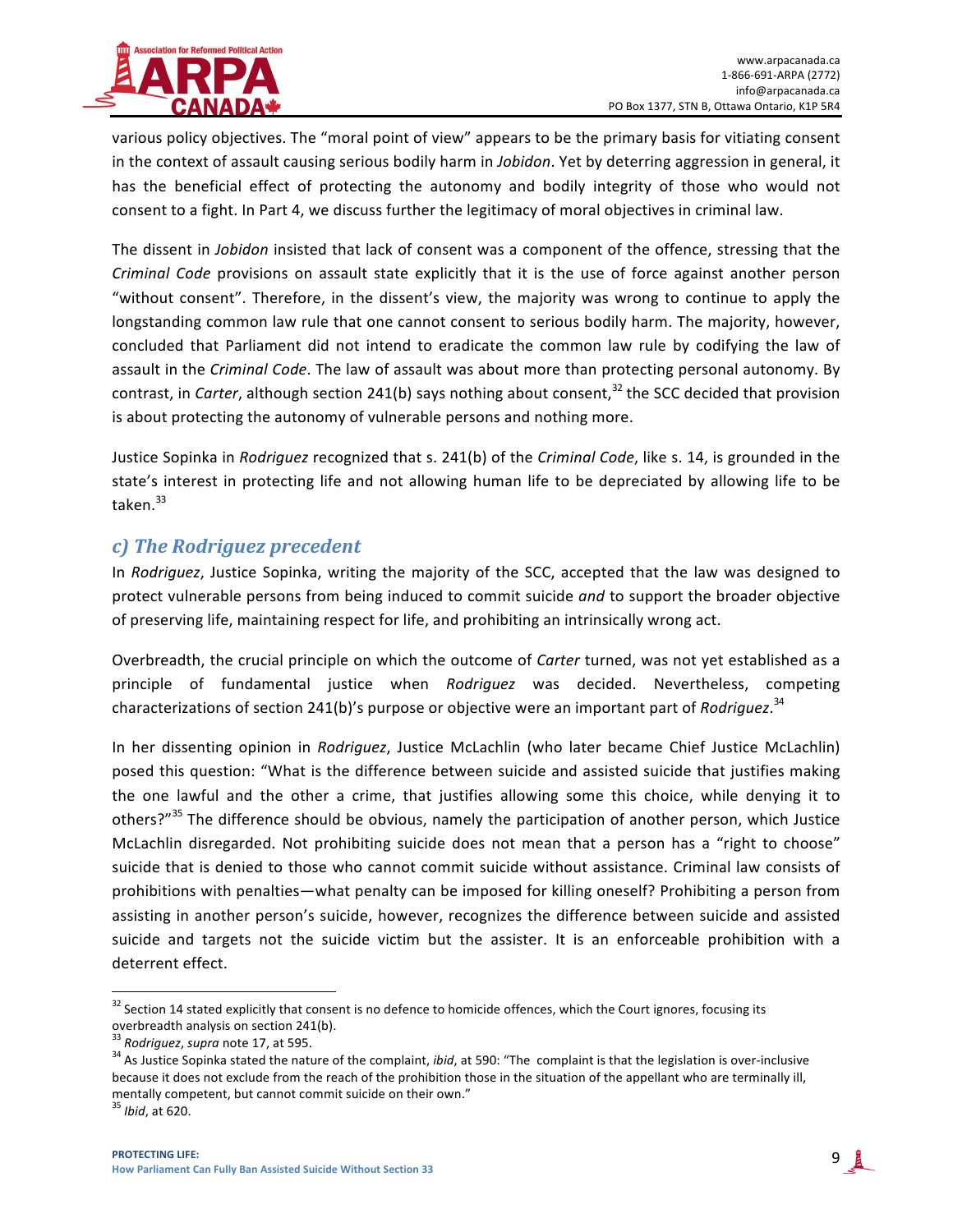

Justice McLachlin's answer to her question in the paragraph above was that the only justification for prohibiting assisted suicide is the fear that "people may wrongfully abuse the power they have over the weak and ill, and may end the lives of these persons against their consent."<sup>36</sup> "Viewed thus," Justice McLachlin continued, "the objective of the prohibition is not to prohibit what it purports to prohibit, namely assistance in suicide, but to prohibit another crime, murder or other forms of culpable homicide."<sup>37</sup> Thus, in her view, "In Canada it is not clear that [section 241(b)] is necessary; there is a sufficient remedy in the offences of culpable homicide."<sup>38</sup> However, absence of consent has never been an element of homicide offences. The difference between homicide and assisted suicide, therefore, has nothing to do with consent, but with the identity of the person committing the primary act. Homicide is the act of killing another; suicide is the act of killing oneself. The law prohibits doing the former or helping someone do the latter.  $39$ 

So Justice McLachlin found that the assisted suicide law's objective was to prevent homicide of the weak and ill. She held that the dangers of legalizing assisted suicide are relevant only under section 1 of the *Charter*, not section 7. Denying the plaintiff the right to aid in dying in the circumstances of this case was enough to establish a violation of section 7 because doing so was arbitrary in light of the law's objective:

When one is considering whether a law breaches the principles of fundamental justice under s. 7 by reason of arbitrariness, the focus is on whether a legislative scheme infringes a particular person's protected interests in a way that cannot be justified having regard to the objective of this scheme. The principles of fundamental justice require that each person, considered individually, be treated fairly by the law. [...] In short, it does not accord with the principles of fundamental justice that Sue Rodriguez be disallowed what is available to others merely because it is possible that other people, at some other time, may suffer, not what she seeks, but an act of killing without true consent.<sup>40</sup>

Chief Justice McLachlin is the only judge remaining today on the SCC from the time *Rodriguez* was decided. Her analysis takes a form very similar to an "overbreadth" analysis, although that principle had not yet been formally recognized. In *Carter*, however, the SCC did *not* cite McLachlin's J.'s opinion in *Rodriguez*—it cited Justice Sopinka's majority opinion. *Carter* does not adopt Justice McLachlin's conclusion in *Rodriguez* that the objective of the assisted suicide prohibition is really to prevent homicide; it adopted Justice Sopinka's statement about preventing vulnerable people from being induced to commit suicide as the law's objective for the sake of the overbreadth analysis.

<sup>&</sup>lt;sup>36</sup> *Ibid*, at 621.<br><sup>37</sup> *Ibid*, at 625.<br><sup>38</sup> *Ibid*.<br><sup>39</sup> Where any person intentionally causes another person' death, the former is guilty of homicide under section 222 of the *Criminal Code*, regardless of consent. Where, however, the victim carries out the act of suicide and another person aids or abets the victim in doing so, the assister is guilty not of homicide but of assisted suicide. McLachlin is contemplating homicide, but the offence in question in *Rodriquez* is assisted suicide, not homicide. Suicide is the act of killing oneself, homicide the act of killing another. Of course, consent is not a defence to either offence, unless and until the *Carter* ruling comes into effect. See, for example, R v Elton, 2012 BSCS 315, for a discussion of the distinction between homicide and a

<sup>&</sup>lt;sup>40</sup> Rodriguez, supra note 17, Justice McLachlin at 621. Note that Justice McLachlin distinguishes assisted suicide from "killing without true consent", though consent makes no difference in the law of homicide.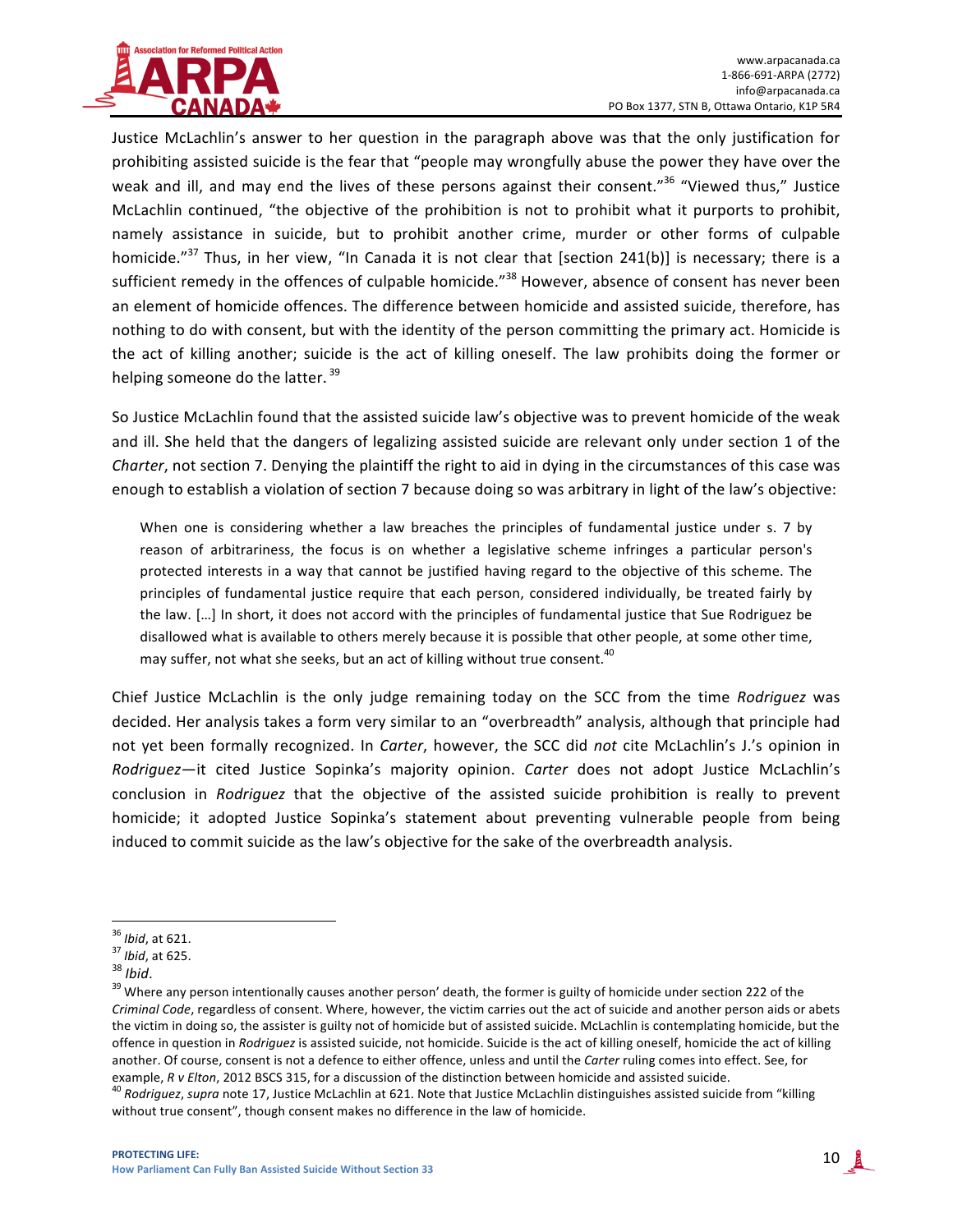

Justice Sopinka said a whole lot more about the purpose of section 241(b):

Section 241(b) has as its purpose the protection of the vulnerable who might be induced in moments of weakness to commit suicide. This purpose is grounded in the state interest in protecting life and reflects the policy of the state that human life should not be depreciated by allowing life to be taken. This policy finds expression not only in the provisions of our Criminal Code which prohibit murder and other violent acts against others notwithstanding the consent of the victim, but also in the policy against capital punishment and, until its repeal, attempted suicide.<sup>41</sup>

The SCC in *Carter* used the decriminalization of attempted suicide to refute the argument that section 241(b) had a broader objective of preventing suicide or protecting life.<sup>42</sup> In *Rodriquez*, however, Justice Sopinka explained the reasons for decriminalizing attempted suicide:

[...] [T]he decriminalization of attempted suicide cannot be said to represent a consensus by Parliament or by Canadians in general that the autonomy interest of those wishing to kill themselves is paramount to the state interest in protecting the life of its citizens. Rather, the matter of suicide was seen to have its roots and its solutions in sciences outside the law, and for that reason not to mandate a legal remedy. Since that time, there have been some attempts to decriminalize assistance to suicide through private members bills, but none has been successful.<sup>43</sup>

Justice Sopinka noted that assisted suicide was prohibited by common law until 1892, when the prohibition was enshrined in the *Criminal Code*. He then goes on to explore why assisted suicide, unlike attempted suicide, is still prohibited, and how active assistance in causing death is distinguishable from withdrawing treatment. Both the Law Reform Commission of Canada and the House of Lords in the UK examined these issues and were decidedly against legalizing assisted suicide. As Sopinka J. noted:

It can be seen, therefore, that while both the House of Lords, and the Law Reform Commission of Canada have great sympathy for the plight of those who wish to end their lives so as to avoid significant suffering, neither has been prepared to recognize that the active assistance of a third party in carrying out this desire should be condoned, even for the terminally ill. The basis for this refusal is twofold it seems—first, the active participation by one individual in the death of another is intrinsically morally and legally wrong, and second, there is no certainty that abuses can be prevented by anything less than a complete prohibition.<sup>44</sup>

Just as the SCC in R v Jobidon recognized that a legal rule vitiating consent in the context of assault causing serious bodily harm serves multiple objectives, so Sopinka J. recognized that the prohibition on assisted suicide serves multiple objectives. We believe the primary purpose of an assisted suicide prohibition is not to incidentally prevent homicide, but to prevent the active participation by one individual as intrinsically morally and legally wrong. Of course, harmful side effects—abuse of the vulnerable, devaluing of human life, changing of cultural norms, etc.—inevitably result from permitting something that is intrinsically wrong, but we should not mistake the side effects with the wrong itself.

<sup>&</sup>lt;sup>41</sup> *Ibid*, at 595.<br><sup>42</sup> *Carter*, supra note 1, at para 78.<br><sup>43</sup> *Rodriguez*, *supra* note 17, at 597.<br><sup>44</sup> *Ibid*, at 601 (emphasis added).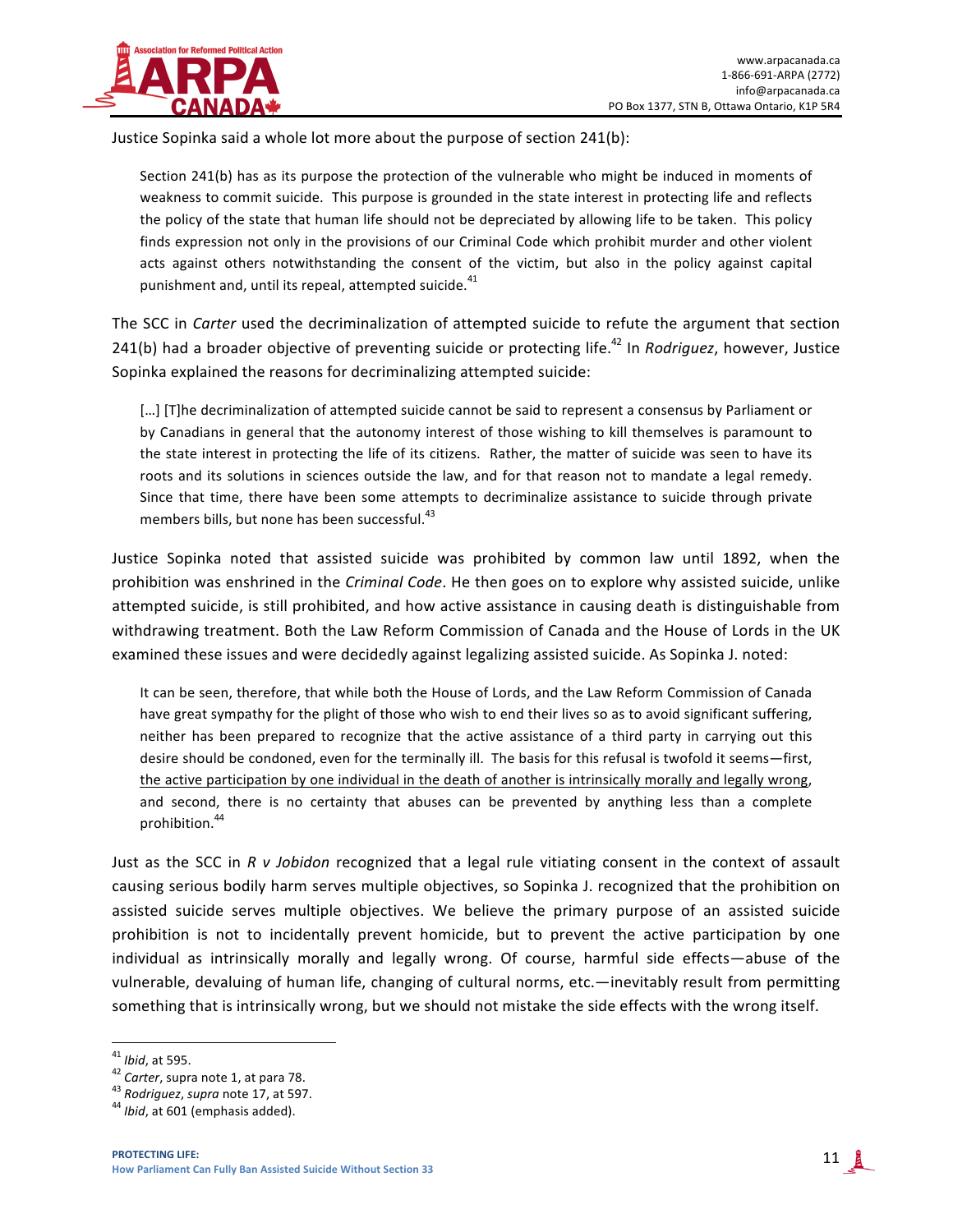

#### *d)* Explaining the result in Carter

So how can the SCC's narrow characterization of the objective of 241(b), the linchpin of its decision, be explained? In short, the Supreme Court gave the claimants the benefit of the doubt.

The SCC was wary of stating the objective of the law broadly and thereby giving the claimants no chance of success. The Court expressed its concern in this way: "If the object of the prohibition is stated broadly as 'the preservation of life', it becomes difficult to say that the means used to further it are overbroad or grossly disproportionate. The outcome is to this extent foreordained." Of course, the opposite outcome is also foreordained<sup>45</sup> by the Court's narrow statement of the law's objective, so the problem of foreordaining the outcome is not avoided.

In our view the Court manufactured a false dichotomy between the broadest possible statement of the law's object—"preserving life"—and an artificially narrow one—preventing vulnerable people from being induced to commit suicide at a time of weakness. In *PHS*, the SCC mentions euthanasia as a "controversial medical procedures" that falls within Parliament's criminal law power.<sup>46</sup> Is it controversial only because it might be used against someone's will (which would be homicide), or because of the nature of the act itself, even if someone consents to being euthanized?

Such criticisms aside, it is not entirely surprising that the Court adopted a narrow objective. Where a court can choose between competing, credible characterizations of a law, it will likely choose the characterization that favours the *Charter* claimant rather than the government. The objective of sections 14 and 241(b) was not clarified by any purpose or interpretation clause and thus open to interpretation and a broad reading would have nullified the *Charter* claim and render unnecessary a section 1 analysis.<sup>47</sup> Nothing bound the Court to a broad reading of the law's objective.

Judges have been known to engage in outcome-oriented reasoning. But the validity of democratically enacted statutes should depend not on judicial preference. Peter Hogg, a preeminent Canadian constitutional law scholar, points out that disagreements about the objective of a law are neither surprising nor unusual.<sup>48</sup> He goes on to say, "It must be recognized, however, that a judge who disapproves of a law will always be able to find that it is overbroad." $49$  That is a remarkable statement about the scope of judicial discretion. One way to limit judicial discretion, however, is for the legislature to be clear about the objective of the law by clearly stating the objective in the legislation itself.

Where a law's stated purpose and legal effect align, a court cannot credibly find that the law's "true purpose" is other than its stated purpose. On matters such as this, Parliament would do well to state the objective of a law in the law itself, leaving less to be decided by shifting judicial predilections years later.

<sup>&</sup>lt;sup>45</sup> A violation of section 7 of the *Charter* is foreordained by the SCC's narrow interpretation of the law's object and to a large extent so is the result of the section 1 analysis, though the latter depends in part on whether or not there is any way to achieve the law's (narrowly stated) objective short of an absolute prohibition.<br><sup>46</sup> 2011 SCC 44, at para 69.<br><sup>47</sup> See discussion of the degree of judicial discretion in determining the purpose of a law in Peter Hogg, Constitution

Canada, 5th Edition Supplemented (December 1, 2014) at 47.15 [Hogg].<br><sup>48</sup> *Ibid*, at 47-53. 49 *Ibid*.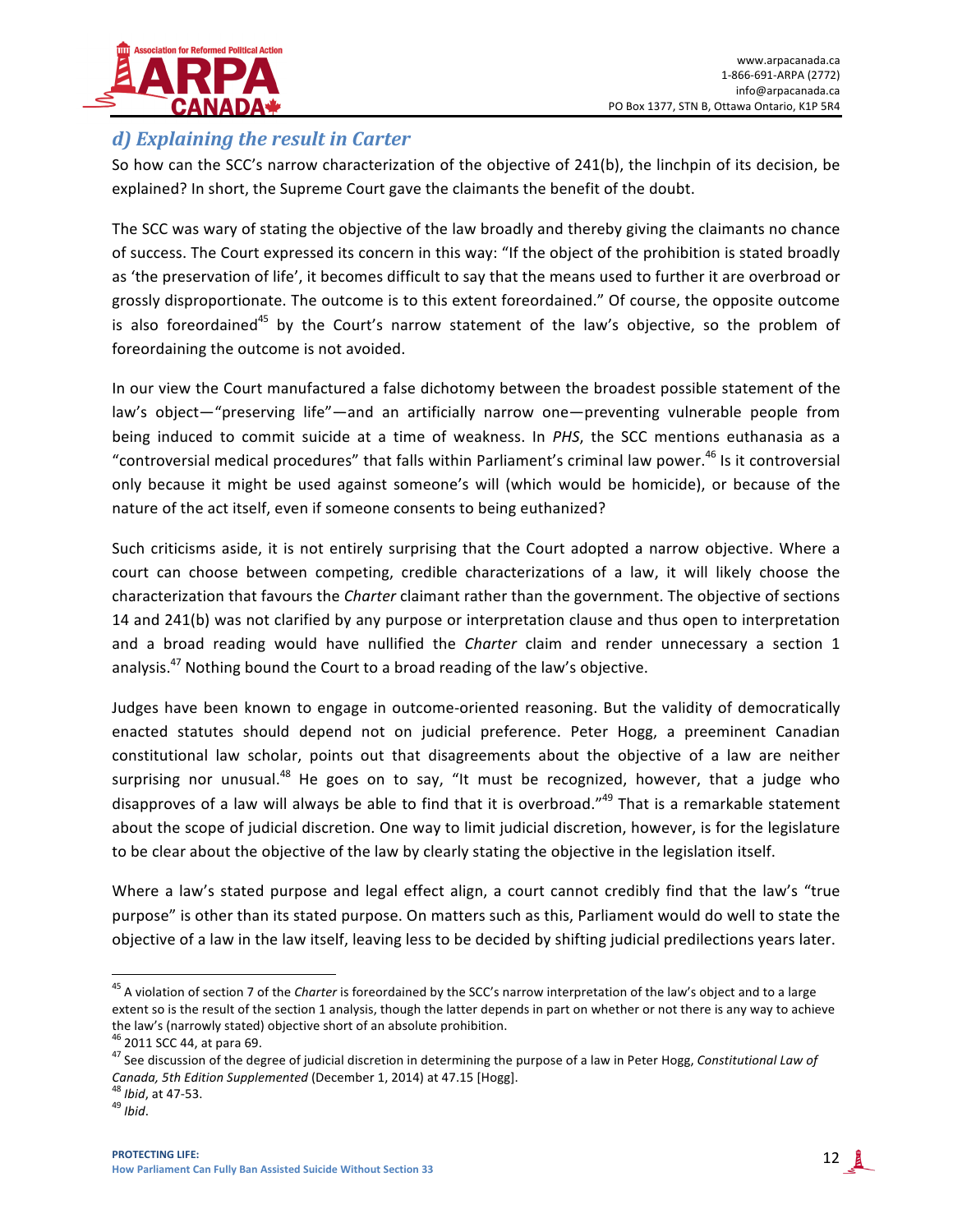

Protecting the lives of all citizens (vulnerable or not), maintaining respect for the sanctity of life, and preventing the evil of participation in the deliberate, active putting to death of another person are all legitimate objectives for Parliament to pursue. An absolute prohibition on assisted suicide is not an overbroad means of accomplishing *those* objectives.

# **4. Morality and criminal law**

Our proposed law would clearly have a purpose rooted in public morality. Criminalizing an activity can be controversial where the prohibited act harms nobody but the person committing the act. It can even be controversial where the person affected by the act consents. Such laws may draw accusations of imposing "moralism" to limit personal freedom, but they are legitimate and important nonetheless.

The SCC reminded us in *R v Malmo-Levine* (2003) that "[m]orality has traditionally been identified as a legitimate concern of the criminal law".<sup>50</sup> And as Justice McLachlin commented in *Reference re Assisted Human Reproduction Act*, "Every generation faces unique moral issues. And historically, every generation has turned to the criminal law to address them."<sup>51</sup> The law does not and has never granted absolute freedom to harm oneself or another person with his or her consent.

Criminal law limits personal autonomy even over one's own body. When it comes to assisted human reproduction, for example, the fact that "[d]ifferent people have taken different moral views on the issues"<sup>52</sup> did not mean Parliament lacked authority to legislate in this area. In fact, when the federal Assisted Human Reproduction Act was challenged on division of powers grounds, the validity of the challenged provisions depended in large part on whether they served moral objectives. The parts of the Act that were not challenged, and the parts that were upheld, clearly had moral objectives.<sup>53</sup>

That morality is a traditional and enduring foundation for criminal law also explains why "[s]everal instances of crimes that do not cause harm to others are found in the *Criminal Code*"<sup>54</sup>, such as laws against cannibalism or drug consumption—crimes which involve one person acting alone. If criminal law can prohibit self-victimization, how much more can it prohibit doing certain things to another person, even with consent? That is why a person is morally and legally culpable for homicide or assault causing serious bodily harm or assisted suicide regardless of whether the victim consented.

We cannot read *Carter* as precluding the prohibition of assisted suicide for moral reasons. Rather, as explained above in Part  $3(d)$ , the SCC interpreted the existing prohibition, which says nothing explicitly about its objective, as being narrowly concerned with the autonomy of vulnerable persons. Parliament

 $50$  2003 SCC 74, at para 77: "The protection of vulnerable groups from self-inflicted harms [drug use in this case] does not [...] amount to no more than 'legal moralism'. Morality has traditionally been identified as a legitimate concern of the criminal law [...] although today this does not include mere 'conventional standards of propriety' but must be understood as referring to societal values beyond the simply prurient or prudish [citations omitted]." [Malmo-Levine]<br><sup>51</sup> 2010 SCC 61, at para 1.<br><sup>52</sup> *Ibid*, at para 4.<br><sup>53</sup> *Ibid*, McLachlin C.J. at paras 11-48, and Cromwell J. at 289-292.<br><sup>54</sup>

another sentient being, but which is prohibited "on the basis of fundamental social and ethical considerations."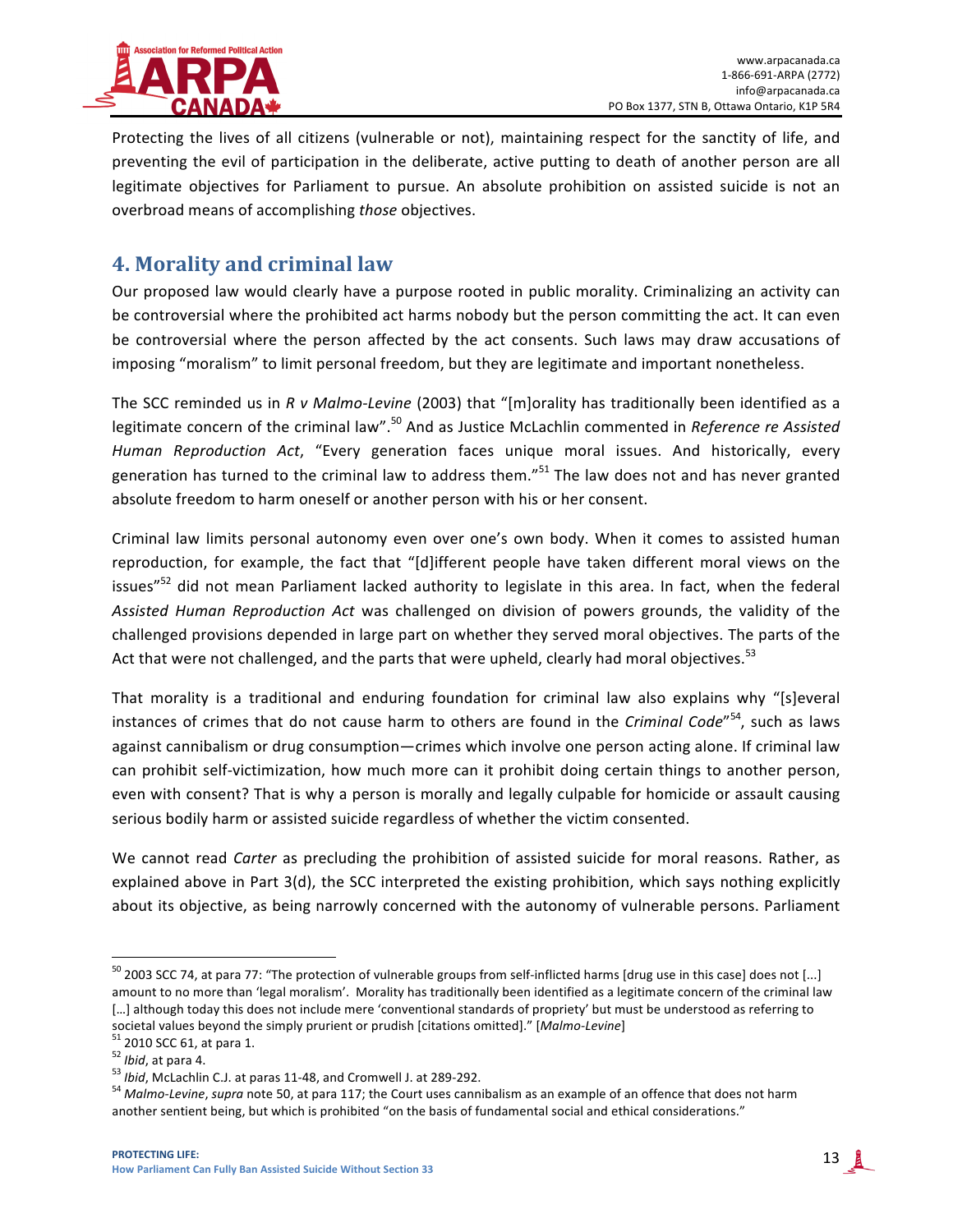

would be in keeping with the traditional and legitimate use of its criminal law power by prohibiting assisted suicide and euthanasia for moral reasons.<sup>55</sup> It ought to do so.

# **Conclusion**

A side effect of *Charter* review of legislation observed by political scientists is "policy distortion", a phenomenon that occurs where lawmakers choose policies that may be less effective but which they believe will be more easily defensible against Charter challenges.<sup>56</sup> Parliament may risk foregoing the best policy option because MPs mistakenly believe it falls outside the range of policies a court would accept under *Charter* review. It is crucial, therefore, that MPs are aware of the precise legal reasons underlying the outcome in a given case.

Members of Parliament must not misread *Carter* as precluding Parliament from prohibiting certain actions as inherently morally and legally wrong. The SCC has repeatedly affirmed that morality is a legitimate concern of the criminal law. Rather, *Carter* merely reinforces the well-established rule that Parliament cannot pursue a legislative objective in an overbroad manner where section 7 interests<sup>57</sup> are at stake. What legislative objectives it wishes to pursue is up to Parliament.

There are weighty issues involved in deciding whether or not or in what circumstances to permit assisted suicide—including the immorality of participating in another person's suicide, the normalization of suicide due to the participation of medical professionals, the diminishing of the lives of the sick and disabled, and the risk that vulnerable people will be subtly induced to choose death. The SCC interpreted the objective of s. 241(b) to be only preventing the latter. Parliament can correct this. By targeting the immorality of assisted suicide, Parliament can also prevent the associated harms just mentioned. However, taking as its primary objective the prevention of harms resulting from an intrinsically immoral and social act is putting the cart before the horse.

It is often said that hard cases make bad law. The judges of Canada's highest court are doubtless acutely aware of this maxim. It is not surprising, then, that the Supreme Court would clarify the limited scope of its declaration in *Carter*. Whether or not this hard case results in bad law is now up to Parliament.

<sup>&</sup>lt;sup>55</sup> It would also be in keeping with enduring principles of medical ethics. As the Canadian Medical Association recognized in its 2007 policy document entitled *Euthanasia and Assisted Suicide*: "Euthanasia and assisted suicide are opposed by almost every national medical association and prohibited by the law codes of almost all countries. A change in the legal status of these practices in Canada would represent a major shift in social policy and behaviour. For the medical profession to support such a change and participate in these practices, a fundamental reconsideration of traditional medical ethics would be required." <sup>56</sup> See Christopher Manfredi and James Kelly, "Six Degrees of Dialogue: A Response to Hogg and Bushell" (1999) 37 Osgoode Hall L.J. 513. See also Mark Tushnet, "Policy Distortion and Democratic Debilitation: Comparative Illumination of the

Countermajoritarian Difficulty", (1996) 94:245 *Michigan Law Review*.<br><sup>57</sup> That is, the right to life, liberty, and security of the person in section 7 of the *Charter*.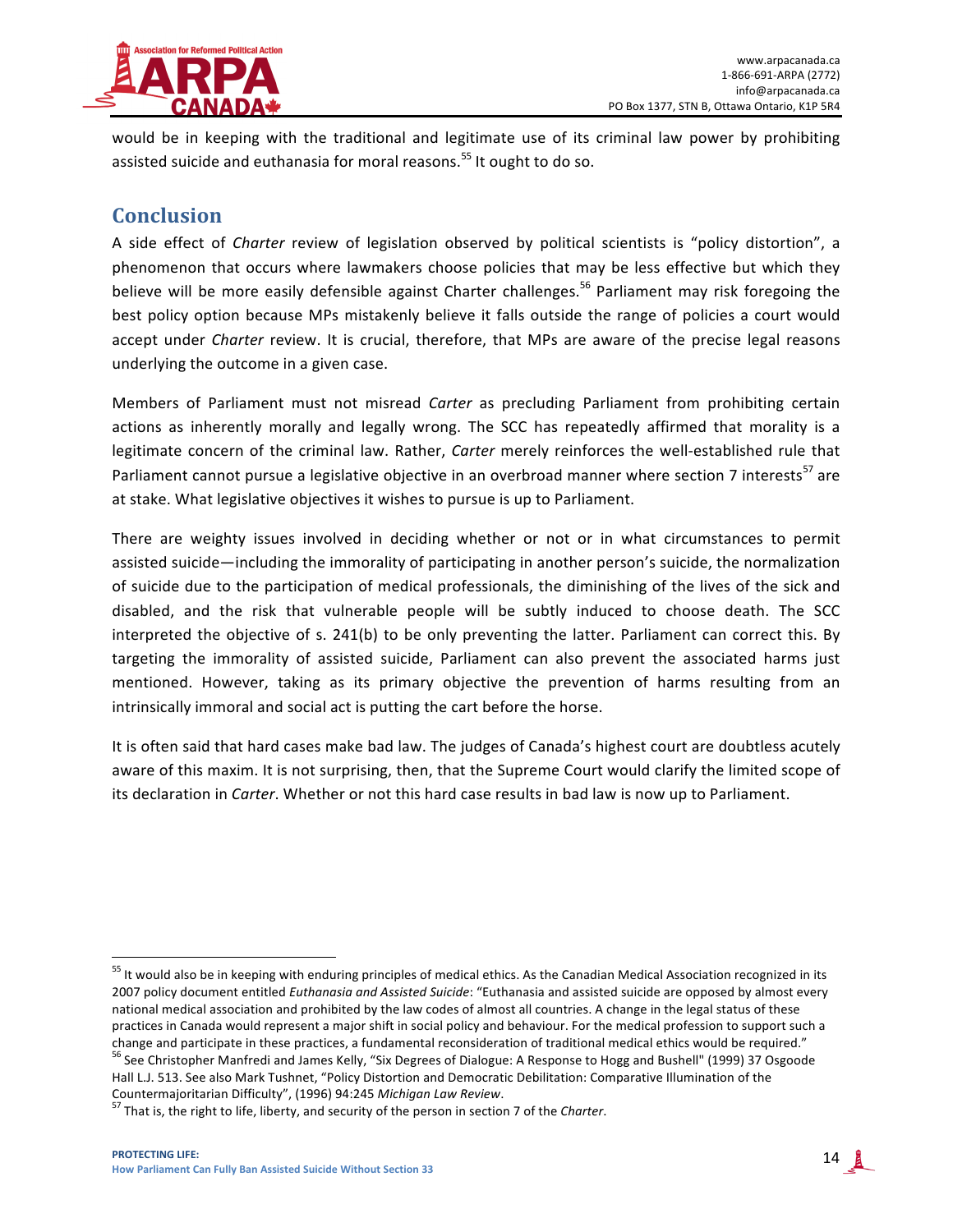

# **Appendix – Draft Legislation**

#### **Draft Legislation – 21 September 2015**

First Session, Forty-second Parliament,

63-64 Elizabeth II, 2015-2016

# **STATUTES OF CANADA 2016**

# **CHAPTER \_\_\_**

|          | Bill C-________ An Act to amend the Criminal Code (prohibiting the acts of assisted<br>suicide and euthanasia as intrinsically morally and legally wrong) |
|----------|-----------------------------------------------------------------------------------------------------------------------------------------------------------|
| Preamble | Whereas section 91 of the Constitution Act, 1867 gives exclusive authority to<br>Parliament to make laws in relation to the Criminal Law;                 |
|          | Whereas Parliament has the authority to decide what constitutes a criminal act;                                                                           |
|          | Whereas Parliament has the authority to enact criminal prohibitions on the basis<br>of fundamental social and ethical considerations;                     |
|          | Whereas it is Parliament's duty to protect human life and uphold the inviolable<br>right to life of all human beings;                                     |
|          | Whereas assisted suicide and euthanasia are inherently social acts and are, in<br>this respect, fundamentally different than the act of suicide;          |
|          | Whereas the active participation by one person in causing the death of another<br>person is intrinsically morally and legally wrong;                      |
|          | Whereas the previous two statements apply equally to physicians as to others;                                                                             |
|          | Whereas permitting physician-assisted suicide and/or euthanasia would overturn<br>longstanding and foundational principles of medical ethics;             |
|          | And whereas an absolute prohibition on euthanasia and assisted suicide is not an<br>overbroad means of achieving these objectives;                        |
|          |                                                                                                                                                           |